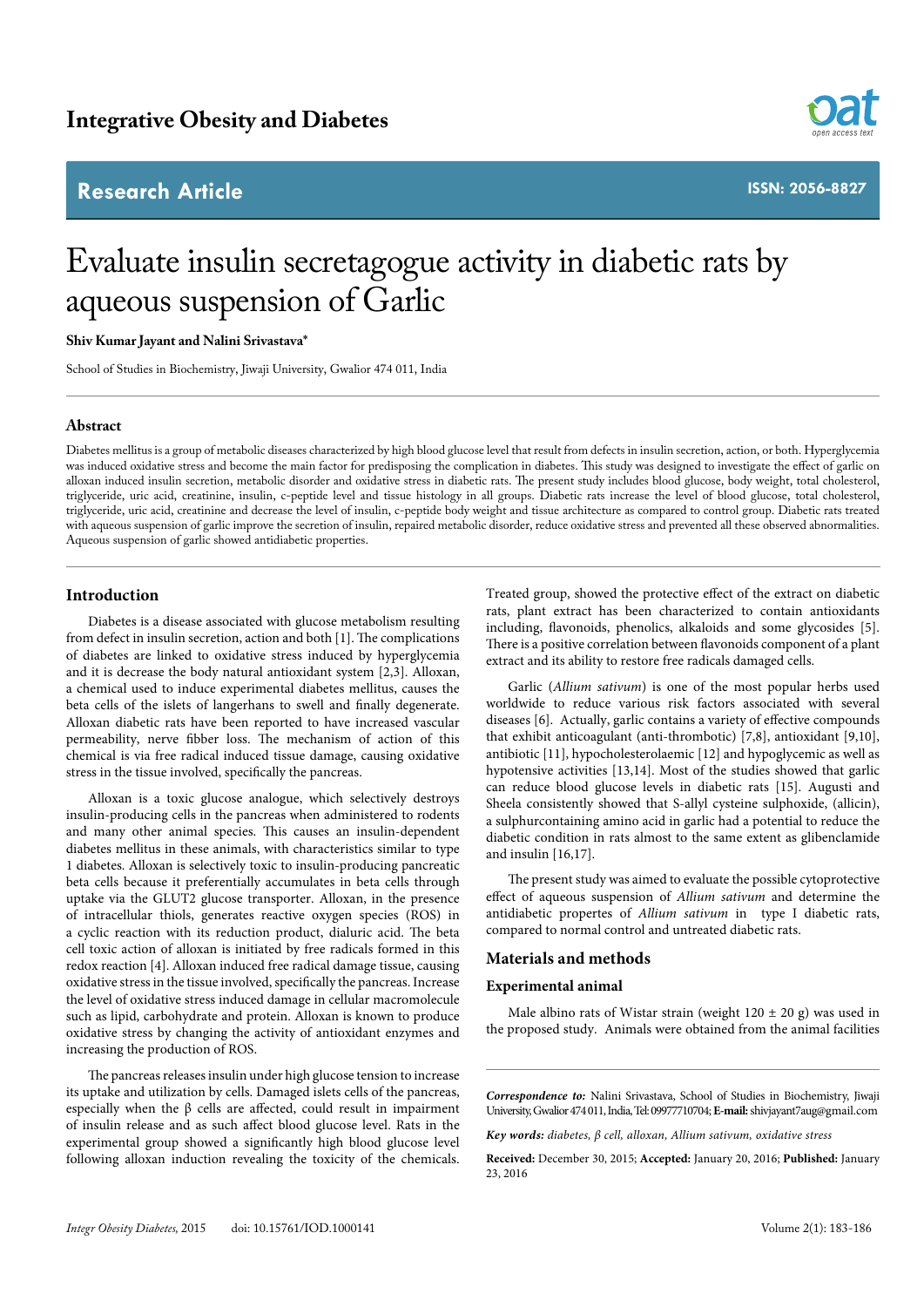of Defence Research and Development Establishment, Gwalior, India, and was maintained under controlled conditions of temperature (25  $\pm$  $2^{\circ}$ C), relative humidity of (50  $\pm$  15%), and normal photoperiod (lightdark cycle of 12 hrs) in the animal room of our department on standard pellet diet and tap water *ad libitum*. Animals was housed throughout the experiment in polypropylene cages containing paddy husk as bedding and allowed to acclimatize to the environment of animal room for 7 days before the start of experiment. Aimals were handled, ethically treated and humanly killed as per the rules and instructions of Ethical Committee of Animal Care of Jiwaji University, Gwalior, India, in accordance with the Indian National law on animal care and use.

#### **Experimental design**

Twenty four rats were randomly divided into four groups of six rats each. Animals were divided into four groups and were given following treatments: Group 1: Control (normal blood glucose level). Group 2: Treated control group (treated with *Allium sativum* extracts 0.25 mg/ kg body weight). Group 3: Diabetic (I.V. injection of alloxan 70 mg/kg body weight). Group 4: Treated diabetic group (treated with *Allium sativum* extracts 0.25 mg/kg body weight).

# **Induction of experimental diabetes and plant extract treatment**

Type 1 diabetes was induced by giving single intravenous injection of alloxan monohydrate 70 mg/kg body weight, dissolved in 0.9% solution of sodium chloride [18]. The animals were checked for blood glucose level 48 h after alloxan injection, and blood sugar level above 200 mg/dl was used for the experiment.

*Allium sativum* (Garlic) seeds were purchased from the local herbal market, cleaned, and aqueous suspension of *Allium sativum* seeds was prepared freshly for each day and 0.25 mg/kg body weight was given treated rats for 1 Hrs at 37°C and two weeks treatment for histological analysis.

# **Blood sample collection**

Blood was collected at after 14 days from eye orbital of rats with the help of capillary glass tube and centrifuged 1000 rpm for 10 min. at 4°C and serum sample collected. Serum sample all groups were analysed for various biochemical parameters at same time after 14 days of feeding.

## **Biochemical parameters**

Fasting blood glucose levels were estimated by glucose oxidase peroxidase reactive strips [19] (Accu-Chek, Roche Diagnostics, USA). The biochemical parameters evaluated were serum lipid profiles [20,21] (Triglyceride and Total cholesterol), kidney biomarkers such as creatinine [22] using diagnostics kits. The c-peptide and insulin level was estimated by ELISA using Rat Insulin Kit.

# **Estimation of glucose, total cholesterol, triglyceride Uric acid and creatinine**

The lipid profile parameters such as total cholesterol (Cholesterol oxidase- peroxidase method) and serum triglyceride (GPO-POD Method) were calculated from Freidewald's Formula all the estimation were carried out fasting serum samples using commercial kits manufactured by Crest Biosystems India Pvt. Ltd.

The kidney function test such as serum Uric acid, creatinine (Mod. Jaffe's Kinetic method) were estimated by using kits manufactured by Crest Biosystems, India, Pvt. Ltd.

#### **Estimation of insulin and C-peptide**

Quantitative estimation of serum insulin was done by rat insulin ELISA kits. The sensitivity of the kit is 0.025 μg/l. It is a solid phase twosite enzyme Immunoassay. It is based on the direct sandwich technique in which two monoclonal antibodies are directed against separate antigenic determinants on the insulin molecule. During incubation, insulin in the sample reacts with peroxidase-conjugated anti-insulin antibodies and anti-insulin antibodies bound to microtitration well. A simple washing step removes unbound enzyme loaded antibody. The bound conjugate was detected by reaction with 3, 3', 5, 5'-tetramethylbenzidine. The reaction was stopped by adding acid and read using a Elisa reader.

#### **Histopathology**

For histopathological analyses, tissues were collected at the time of sacrifice, freed from fat bodies, washed with normal saline and fixed in Bouin's fluid for 12–24 h. After fixation, tissues were washed overnight under running tap water to remove excess fixative, and embedded in paraffin blocks. Paraffin blocks were cut at 4 µm for liver and pancreas and at 12 um for brain with the help of semi-automated microtome (Leica EG 1106 Microtome). Six slides per tissue were prepared and stained with hematoxylin and eosin [23]. Stained tissue sections were mounted in DPX, covered with cover slip and viewed under light microscope at 10x magnification (Leica Optiphase microscope).

#### **Results and discussion**

The induction of experimental diabetes in the rats using chemicals which selectively destroy pancreatic β cells is very convenient and simple to use. Type 1 diabetes mellitus (T1DM) is an autoimmune disease caused by absolute insulin deficiency due to destruction of the pancreatic β cells. Type I is characterized by progressive β cell failure and recent treatments are focusing on enhancing endogenous β cell function and regeneration. Because apoptosis is probably the main form of β cell death, apoptosis-caused β cell mass decreasing and function impairing has provided a hopeful target in diabetes treatment. It is suggested that cytokines, lipotoxity and glucotoxity are three main stimuli for  $β$  cell apoptosis [24].

Herbal extract of various plants examined were probably interfere with either food intake or gastrointestinal glucose absorption [25]. The herbal treatment could also lead to decrease the tendency for the formation of carcinogenesis. Various drugs show a dose dependent reduction in the blood glucose level and also compared well with the effect of insulin [26]. Blood glucose level, cholesterol, triglycerides and blood pressure reduction had also been noted well when oyster mushrooms administrated in the diet of diabetic patient [27]. Various extract of medicinal plants shows antihyperlipidemic and antiperoxidative effect in patients.

Isolation of islets [12,13] has promoted studies related to understanding the pathophysiology of type I diabetes, transplantation, screening of hypoglycaemic drugs and probing into diabetes causing mechanisms, to device effective means of prevention.

The blood glucose level of all the rats was tested by taking the blood from the tail vein and using electronic glucometer. The anti-diabetic effects of the extracts on the fasting blood sugar levels of diabetes (Table 1) and administration of alloxan (70 mg/kg, i.v) led to 4 fold elevation of fasting blood glucose levels, which was maintained for period of 14 days. It was observed that oral administration of *Allium sativum* extracts significantly decreased the blood glucose levels in diabetic rats.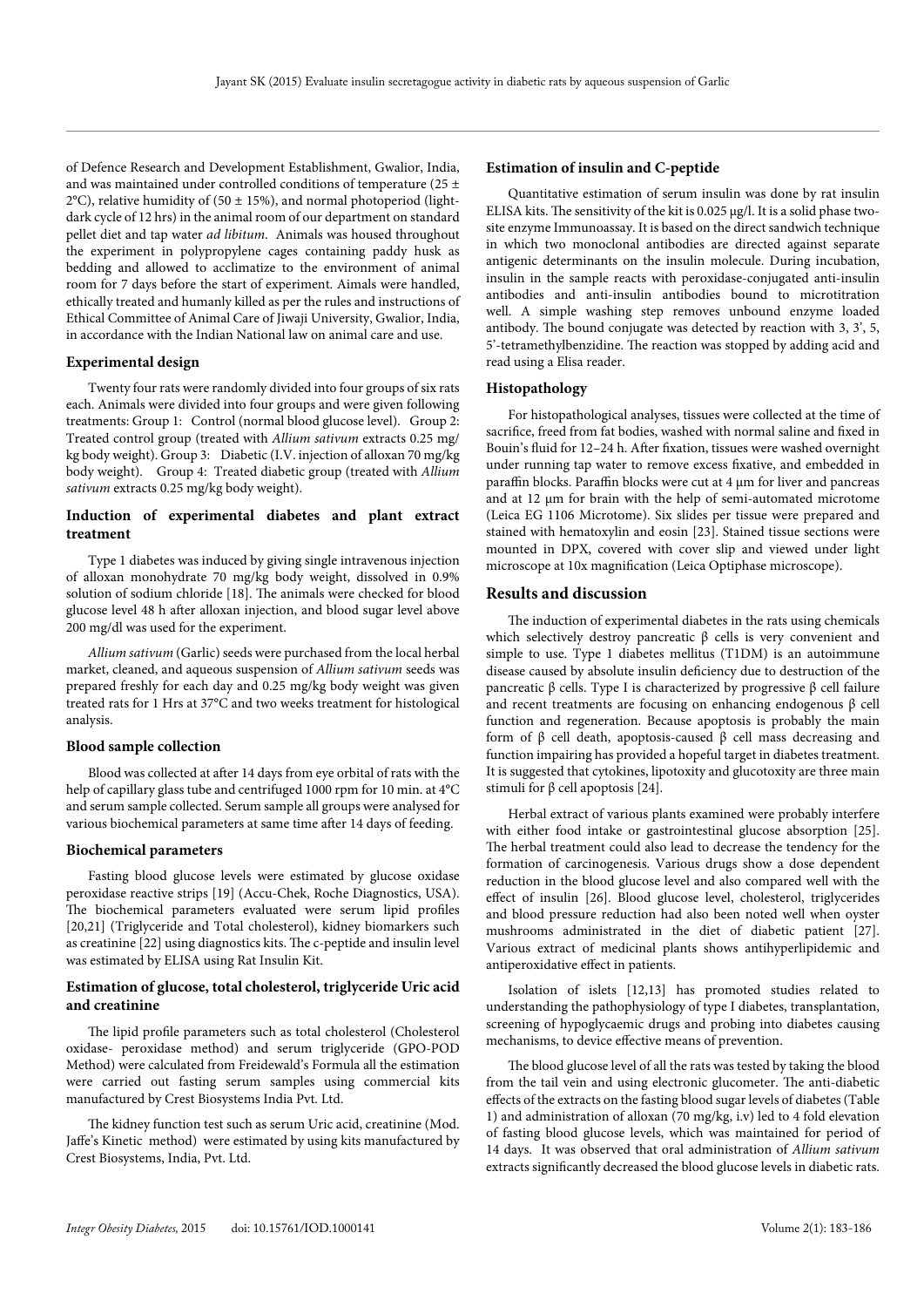**Table 1.** Effect of oral treatment of *Allium sativum* extracts on glucose concentration in alloxan induced diabetic rats.

Few drop of blood was taken from the tail vein and glucose level was measured using electronic glucose meter. Blood glucose levels are expressed as mg/ dl. Results are mean ± S.E. of four set of observation.  $\sharp p > 0.0$ ,  $\sharp p < 0.05$ ,  $\sharp p < 0.01$ ,  $\sharp \sharp p < 0.001$  when compared with respective control, comparison between diabetic and diabetic + treatment group; Control and diabetic rats were given aqueous suspension of *Allium sativum* extracts orally, 0.25 mg/ kg body weight with the help of cannula daily for 14 days.

| <b>Groups</b>              | 0 Day                 | $7th$ Day              | 14th Day               |
|----------------------------|-----------------------|------------------------|------------------------|
| Control                    | $103.67 \pm 2.4$      | $109.00 \pm 2.65$      | $111.67 \pm 3.53$      |
| $Control + Allium sativum$ | $110.33 \pm 2.6^{\#}$ | $107.67 \pm 1.76^{\#}$ | $102.67 \pm 2.96^{\#}$ |
| <b>Diabetic</b>            | $413.00 \pm 8.14***$  | $419.00 \pm 6.66$ ***  | $422.33 \pm 6.36***$   |
| Diabetic + Allium sativum  | $418.67 \pm 4.63***$  | $326.67 \pm 3.28$ **   | $248.33 \pm 2.91***$   |

**Table 2.** Effect of Allium sativum extracts on the body weight in normal and diabetic rats.

Weight measure with help of weigh balance and expressed in gm. Results are mean  $\pm$  S.E. of four set of observation.  $\#p>0.05$ ,  $\#p<0.05$ ,  $\#p<0.01$ ,  $\#*\#p<0.001$  when compared with respective control, comparison between diabetic and diabetic + treatment group; Control and diabetic rats were given aqueous suspension of Allium sativum extracts orally, 0.25 mg/ kg body weight with the help of cannula daily for 14 days.

| <b>Groups</b>               | 0 Day               | 7 <sup>th</sup> Day  | 14 <sup>th</sup> Day  |
|-----------------------------|---------------------|----------------------|-----------------------|
| Control                     | $120.33 \pm 1.67$   | $129.00 \pm 1.53$    | $135.67 \pm 2.34**$   |
| $Control + Allium sativum$  | $127.00 \pm 1.15*$  | $136.33 \pm 1.67**$  | $142.67 \pm 0.88$ *** |
| <b>Diabetic</b>             | $107.67 \pm 1.2$ ** | $90.33 \pm 0.88***$  | $87.00 \pm 1.15***$   |
| Diabetic $+$ Allium sativum | $111.33 \pm 0.88$ # | $116.67 \pm 1.2$ *** | $119.00 \pm 1.15***$  |

**Table 3.** Effect of *Allium sativum* extracts for 14 days in experimental rats on the levels of insulin and C-peptide in normal and diabetic rats.

Insulin concentration is expressed as ng/ml and C-peptide concentration is expressed as pmol/L. Results are mean ± S.E. of five set of observation. \* P<0.05, \*\*P<0.001, \*\*\*P<0.0001 and # P>0.05 when compared with respective control, comparison between diabetic and diabetic + treatment group; Control and diabetic rats were given aqueous suspension of *Allium sativum* extracts orally, 0.25 mg/kg body weight with the help of cannula daily for 14 days.

| <b>Groups</b>               | Insulin in ng/ml              | C-peptide in pmol/l |
|-----------------------------|-------------------------------|---------------------|
| Control                     | $1.97 \pm 0.07$               | 251.47              |
| $Control + Allium sativum$  | $2.19 \pm 0.08$ #             | $2611$ <sup>#</sup> |
| <b>Diabetic</b>             | $0.88 \pm 0.06***$            | $15123***$          |
| Diabetic $+$ Allium sativum | $1.40 \pm 0.03$ <sup>**</sup> | $216.2***$          |
| Tobutamide                  | $2.33 \pm 0.09^*$             | 231.83***           |

The present study results showed that oral administration of *Allium sativum* extracts daily for 14 days, to the diabetic rats caused 22% decrease on 7<sup>th</sup> day and 41.2% decrease in the blood glucose level on 14 days of the start of treatmet (Table 1) and *Allium sativum* extracts daily for 14 days, to the diabetic rats caused caused 29.2% increase on 7th day and 36.8% increase in the body weight on 14 days of the start of treatmet (Table 2). The results clearly showed the hypoglycemic potential of *Allium sativum* extracts. Diabetic rats treated with oral administration of *Allium sativum* extracts for 14 days showed that significantly increased the level of insulin and c-peptide 59% and 43% in diabetic rats as compared with diabetic control rat (Table 3).

The results showed total Cholesterol, triglyceride Uric acid and creatinine levels were increased in alloxan induced diabetic rats. Total cholesterol, triglyceride, uric acid and creatinine levels were increase 78%, 106.5%, 104.8% and 126.5% in alloxan induced diabetic rats when compared with control rats (Table 4). Diabetic rats treated with oral administration of *Allium sativum* extracts for 14 days, caused 35.6%, 39.8%, 46.5% and 35.6% decrease total cholesterol, triglyceride, uric acid and creatinine levels as compared with diabetic rats.

Result from the pancreatic control and control treatments *(Allium* 

**Table 4.** Effect of *Allium sativum* extracts for 14 days in experimental rats on the levels of Total Cholesterol, Triglyceride, uric acid and Creatinine in normal and diabetic rats.

Total cholesterol, Triglyceride, Uric acid and creatinine concentration is expressed as mg/ dl. Results are mean  $\pm$  S.E. of four set of observation.  $P \le 0.05$ ,  $P \le 0.001$ ,  $P \le 0.0001$  and  $P \ge 0.05$  when compared with respective control, comparison between diabetic and diabetic P>0.05 when compared with respective control, comparison between diabetic and diabetic + treatment group; Control and diabetic rats were given aqueous suspension of *Allium sativum* extracts orally, 0.25 mg/kg body weight with the help of cannula daily for 14 days.

| <b>Experiment</b>                      | Control         | $Control + Allium$<br>sativum | <b>Diabetic</b>      | Diabetic + Allium<br>sativum |
|----------------------------------------|-----------------|-------------------------------|----------------------|------------------------------|
| <b>Total cholestrol</b> $141 \pm 2.65$ |                 | $136 \pm 2.52^{\#}$           | $251.67 \pm 3.18***$ | $162 \pm 2.65***$            |
| Triglyceride                           | $93 \pm 2.31$   | $87.67 \pm 3.18$ <sup>#</sup> | $192 \pm 3.21***$    | $115.67 \pm 2.6***$          |
| Uric acid                              | $1.26 \pm 0.05$ | $1.17 \pm 0.04$ #             | $2.58 \pm 0.04***$   | $1.38 \pm 0.03***$           |
| <b>Creatinine</b>                      | $0.98 \pm 0.04$ | $0.90 \pm 0.03$ #             | $2.22 \pm 0.05***$   | $1.43 \pm 0.03***$           |



**Figure 1.** Histological studies of pancreatic tissues of control (a), control treatment (b), alloxan induced diabetic (c) and *Allium sativam* extracttreated diabetic (d) rats.

*sativum)* tissue rats showed normal acini, architecture of pancreas (Figures 1a and 1b) and no histopathological alterations were observed in these animals. Pancreatic section from diabetic rats (Figure 1c) showed extensive damage to the islets of langerhans and reduced dimensions of islets. When the diabetic rats were given *Allium sativum* oral treatment for two weeks and its is show regenerating tiny islets (Figure d) which could be comparable to that of non-diabetic control rats. These histological observations showed the protective role of polyphenolic extract on pancreas in alloxan induced diabetic rats (Figure 1).

#### **Conclusion**

Alloxan induced diabetes has negative effects on the activities of antioxidant enzymes and inhibited insulin secretion and oxidative stress in diabetic rats. Oral administration of raw garlic extracts insulin secretion and metabolic complications along with oxidative stress in diabetic rats. The results clearly showed the hypoglycemic potential of garlic extracts. Further studies are necessary to found the active component of garlic, role of these herbal drugs in controlling type I diabetes and its complications.

# **Conflict of interest**

The authors declare no conflict of interest.

#### **Acknowledgements**

Mr. SKJ has received stipend from the Department of Higher Education, Government of M.P., Bhopal, India. The financial support